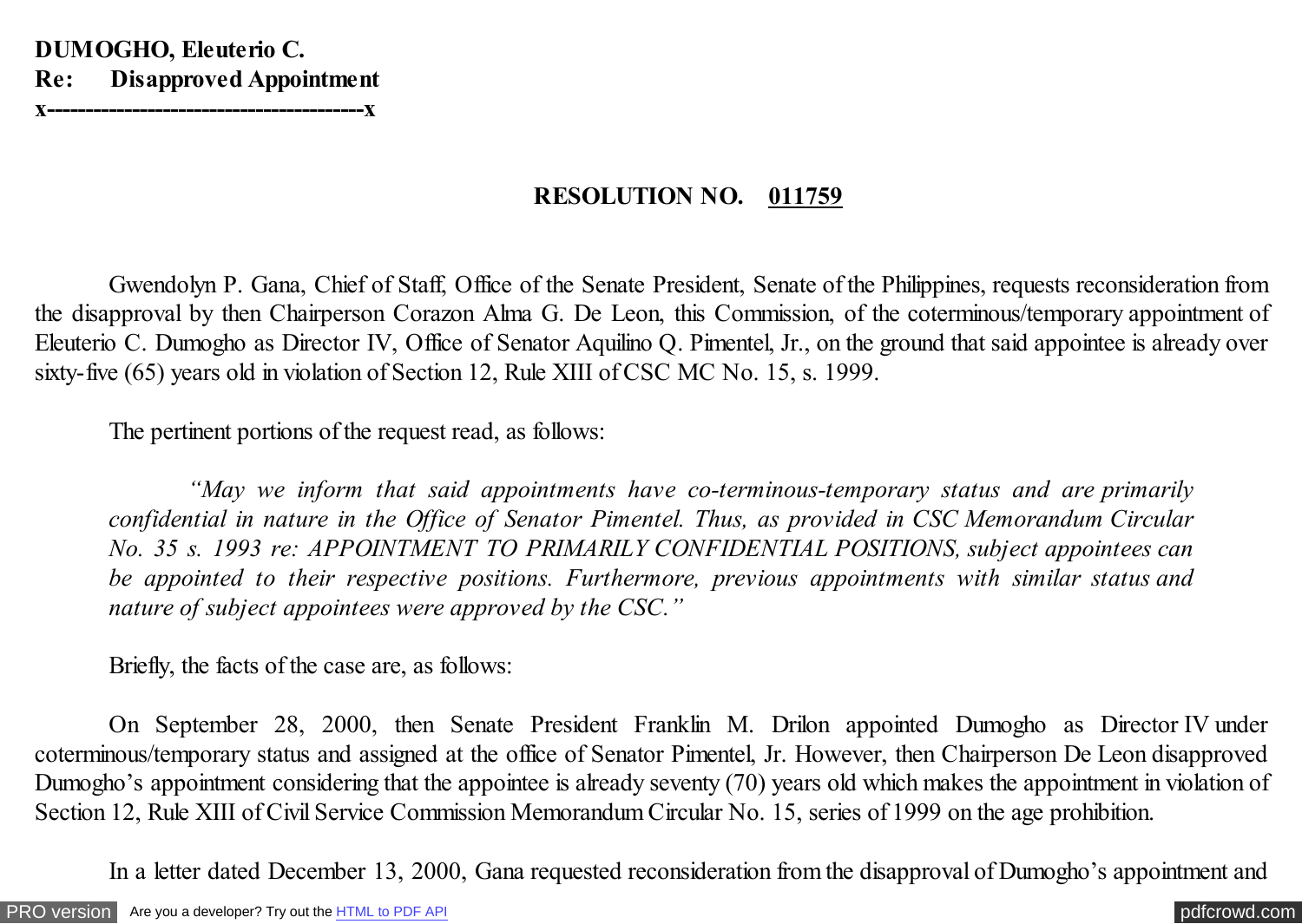<span id="page-1-0"></span>filed the same with the Civil Service Commission Field Office – Department of Foreign Affairs (CSCFO - DFA). The CSCFO-DFA forwarded Gana's request to the Civil Service Commission – National Capital Region (CSC-NCR) and recommended the denial thereof in view of the Senate's failure to furnish the Commission a copy of the authority of Gana to file the said request. In a Memorandum dated March 20, 2001, the CSCRO – NCR referred Gana's request to the Commission.

The issues to be resolved are two-fold:

- 1. Whether or not Gana has the personality to file the instant motion for reconsideration; and
- 2. Whether or not the appointment of Dumogho as Director IV should be approved.

As regards the first issue, **Section 2, Rule VI of the Revised Omnibus Rules on Appointments and other Personnel Actions**[\[1\]](#page-5-0) provides:

*"Sec. 2. Request for reconsideration of, or appeal from, the disapproval of an appointment may be made by the appointing authority and submitted to the Commission within fifteen (15) calendar days from receipt of the disapproved appointment."*

In this case, it was then Senate President Drilon who appointed Dumogho as Director IV. Considering, however, that there has been a change in the hierarchy in the Senate and Senator Pimentel has assumed the Senate Presidency, with the further consideration that Gana is the Chief of Staff of then Senate President Pimentel, the act of Gana in filing the motion for reconsideration must be deemed to have the imprimatur of Senate President Pimentel. As a matter of fact, in **CSC Resolution No. 01-1110 dated July 2, 2001, Re: BAUTISTA, Andrea M.,** the Commission recognized the personality of Gana to file a motion for reconsideration and/or appeal from a disapproved appointment in the Senate. Besides, it would be better to rule on the merits of this case than to dismiss it automatically based on a technicality.

 As regards the main issue, it was provided under **Section 12, Rule XIII of CSC Memorandum Circular No. 40, series of 1998** that *"(n)o person who has reached the compulsory retirement age of 65 can be appointed to any position in the government, except to primarily confidential positions, provided that the appointment shall be under temporary status"*.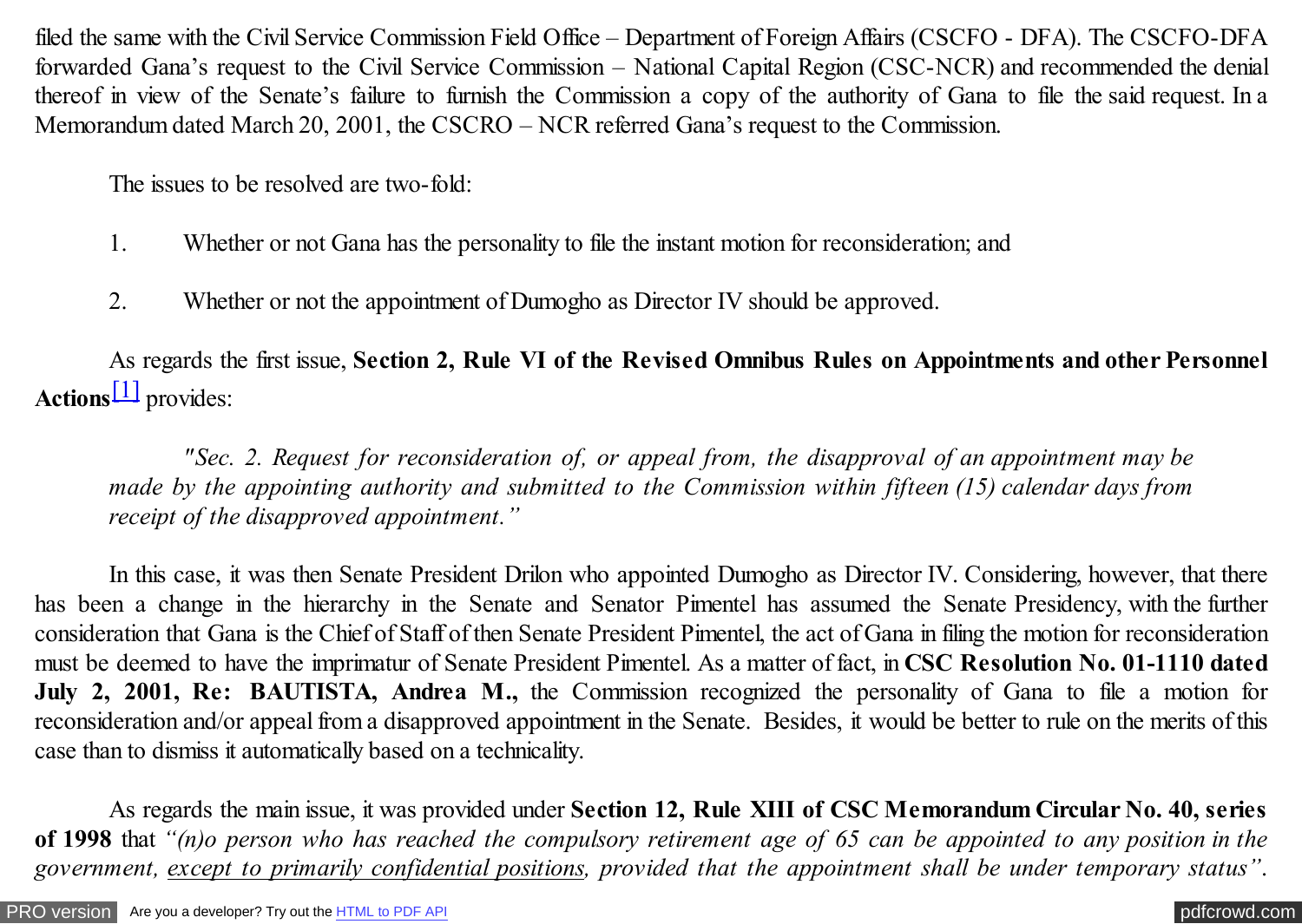<span id="page-2-0"></span> The above-quoted provision appears to have been amended by **Section 12, Rule XIII of CSC Memorandum Circular No. 15, series of 1999** which provides, thus:

 *"Sec. 12. No person who has reached the compulsory retirement age of 65 years can be appointed to any position in the government."* (Underscoring supplied)

 However, in CSC Resolution No. 01-0043, *supra.*, which involved the same appointee, the Commission ruled that Section 12, Rule XIII of CSC Memorandum Circular No. 15, series of 1999 prohibiting the appointment of a person who has reached the compulsory retirement age of 65 can be appointed to any position in the government did not repeal the exception provided under Section 12, Rule XIII of CSC Memorandum Circular No. 40, series of 1998. In this resolution, the Commission declared that Dumogho can be appointed to a co-terminous/temporary position notwithstanding the fact that he has already reached retirement age. Very recently, the Commission, citing the Dumogho case, reiterated this ruling in CSC Resolution No. 01-0933<sup>[2]</sup> and held:

 *"Thus, the appointment of Valmayor may be approved regardless of the fact that he is already 74 years old."*

Hence, despite the amendments made by **Section 12, Rule XIII of MC 15, series of 1999,** a person who is 65 years of age or above may still be appointed to a primarily confidential position.

Relevantly, it must be pointed out that the position to which Dumogho was appointed (Director IV) is a primarily confidential position pursuant to the *Bautista* case. As declared by the Commission in said case:

 *"Although, the said position was not declared by this Commission to be primarily confidential, the same may be considered as such since Bautista is the personal or confidential staff of Senator Revilla. Relevant to the discussion is the pertinent portion of Section 9, Chapter 2, Subtitle A, Title I, Book V of the Revised Administrative Code of 1987 (Executive Order No. 292) which provides:*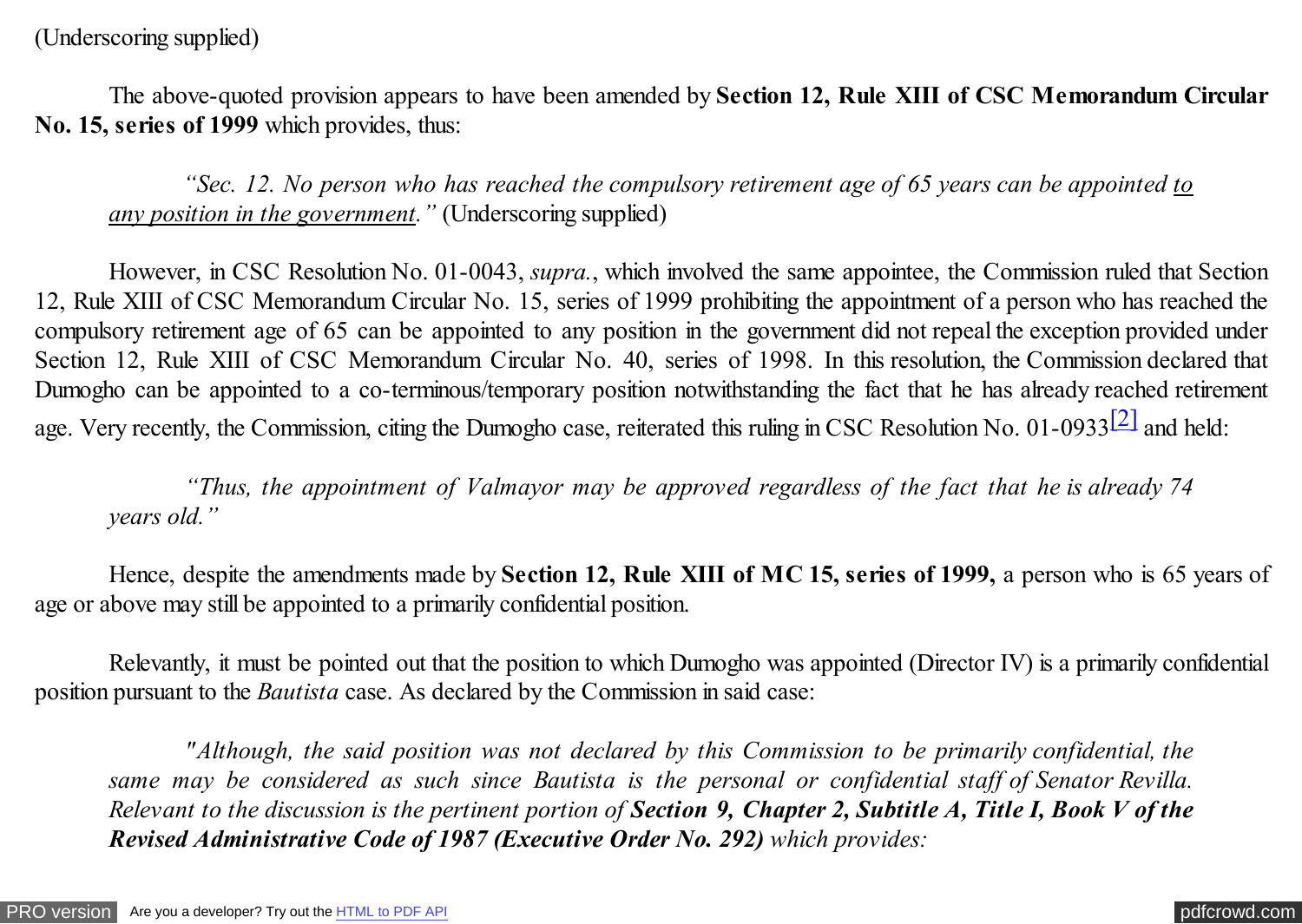*x x x*

 *"Moreover, upon the instruction of the Commission, the Civil Service Field Office - Bangko Sentral ng Pilipinas (CSFO-BSP) determined where Bautista's appointed position is attached. Hence, on April 3, 2001, Director Mercedes P. Tabao of the said field office, with the concurrence of CSC-NCR Director Agnes E. Padilla, submitted her findings to wit:*

 *'This pertains (sic) promotional appointment of Andrea Bautista as Director IV, coterminous with his (sic) father, Senator Ramon Revilla at the Senators (sic) Office, Philippine Senate, which was recommended for disapproval.*

## *'x x x*

 *'We were advised that the Office of the Senators do not maintain a Plantilla of Personnel. Their guide in filling up positions is their approved budget. They appoint their employees to positions of their choice, provided they will not exceed their budget allocation.*

 *'The position of Andrea Bautista is Head, First Committee (Director IV), SG 28 appearing in the . . . Committee Budget Staffing Pattern.*

 *'Considering that all positions under the Office of the Senators are coterminous in nature, it is recommended that the said appointment be approve as proposed.'*

[PRO version](http://pdfcrowd.com/customize/) Are you a developer? Try out th[e HTML to PDF API](http://pdfcrowd.com/html-to-pdf-api/?ref=pdf) contract the contract of the HTML to PDF API [pdfcrowd.com](http://pdfcrowd.com)  *"From the foregoing, it can be deduced that all offices of the Senators have no plantilla of positions. Moreover, the composition of the said office will depend on the budget allocated to it. A person may be appointed to a position allocated to a Committee headed by a Senator whose office he/she would then belong to. In the present case, Bautista is appointed as Head, First Committee (Director IV), SG 28 (Committee Budget Staffing Pattern), headed by Senator Revilla. It is also noted that all appointments of this nature are co-terminous. Since the appointment issued to Bautista is in accordance with the said Committee Budget Staffing Pattern then the same may be approved as co-terminous."*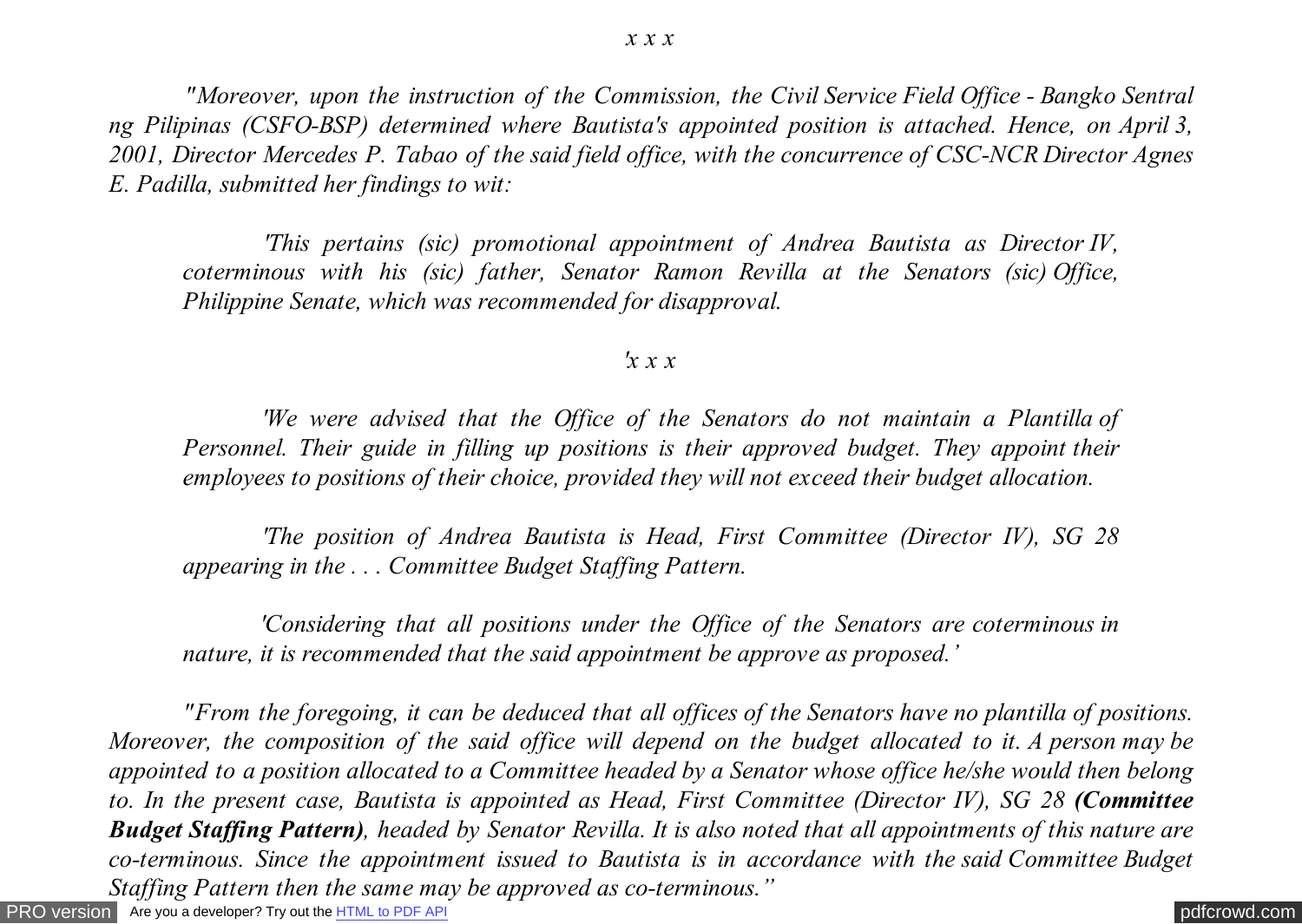**WHEREFORE,** the request for reconsideration filed by Gwendolyn P. Gana is hereby **GRANTED**. The appointment of Eleuterio C. Dumogho as Director IV under coterminous status at the Office of Senator Aquilino Q. Pimentel, Jr. is approved. Accordingly, the Civil Service Commission – National Capital Region (CSC-NCR) is directed to reflect the approval of Dumogho's appointment in his service record.

Quezon City, **November 5, 2001**

*Staffing Pattern then the same may be approved as co-terminous."*

**(SIGNED) KARINA CONSTANTINO-DAVID** Chairman

**(SIGNED) JOSE F. ERESTAIN, JR.** Commissioner

**(SIGNED) J. WALDEMAR V. VALMORES** Commissioner

Attested by:

**(SIGNED) ARIEL G. RONQUILLO** Director III

FPG/RTM/X1/X12/jca164 NDC-00-0387 20010329-004 /dumogho'r1

[PRO version](http://pdfcrowd.com/customize/) Are you a developer? Try out th[e HTML to PDF API](http://pdfcrowd.com/html-to-pdf-api/?ref=pdf) [pdfcrowd.com](http://pdfcrowd.com)